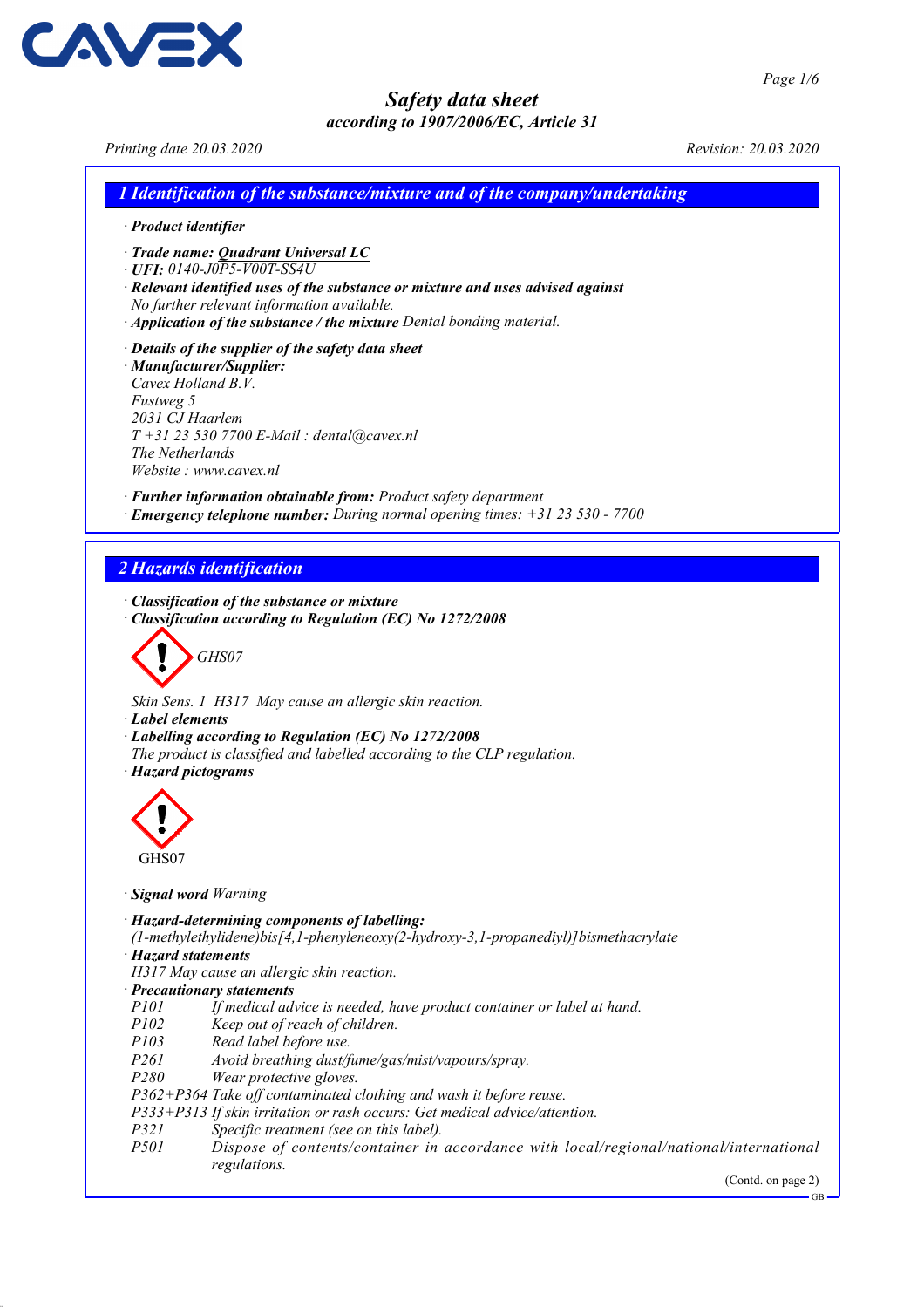Printing date 20.03.2020 Revision: 20.03.2020

Trade name: Quadrant Universal LC

- · Other hazards
- · Results of PBT and vPvB assessment
- · PBT: Not applicable.
- $\cdot$  vPvB: Not applicable.

### 3 Composition/information on ingredients

· Chemical characterisation: Mixtures

· Description: Mixture of substances listed below with nonhazardous additions.

| · Dangerous components:                                                                           |                                                                          |                     |  |
|---------------------------------------------------------------------------------------------------|--------------------------------------------------------------------------|---------------------|--|
| CAS: 1565-94-2                                                                                    | $(1-methylethylindere)$ bis[4,1-phenyleneoxy(2-hydroxy-3,1-propanediyl)] | $15 - 20\%$         |  |
|                                                                                                   | bismethacrylate                                                          |                     |  |
|                                                                                                   | $\leftrightarrow$ Eye Dam. 1, H318; $\leftrightarrow$ Skin Sens. 1, H317 |                     |  |
| CAS: 68476-25-5                                                                                   | Feldspar                                                                 | $\geq 15 - 20\%$    |  |
|                                                                                                   | $\bigotimes$ Eye Irrit. 2, H319; STOT SE 3, H335                         |                     |  |
| CAS: 41137-60-4                                                                                   | Urethane dimetacrylate                                                   | $2.5 - 7.5\%$       |  |
|                                                                                                   | Aquatic Chronic 3, H412                                                  |                     |  |
| $CAS: 13463-67-7$                                                                                 | titanium dioxide                                                         | $\geq 0.1 - 52.5\%$ |  |
| EINECS: 236-675-5 $\otimes$ Carc. 2, H351                                                         |                                                                          |                     |  |
| $\cdot$ Additional information: For the wording of the listed hazard phrases refer to section 16. |                                                                          |                     |  |

### 4 First aid measures

#### · Description of first aid measures

· General information: Immediately remove any clothing soiled by the product.

· After inhalation:

Supply fresh air and to be sure call for a doctor.

- In case of unconsciousness place patient stably in side position for transportation.
- $\cdot$  **After skin contact:** Immediately wash with water and soap and rinse thoroughly.
- · After eye contact: Rinse opened eye for several minutes under running water.
- · After swallowing: If symptoms persist consult doctor.
- · Information for doctor:

· Most important symptoms and effects, both acute and delayed No further relevant information available.

· Indication of any immediate medical attention and special treatment needed

No further relevant information available.

### 5 Firefighting measures

- · Extinguishing media
- · Suitable extinguishing agents: Use fire extinguishing methods suitable to surrounding conditions.
- · Special hazards arising from the substance or mixture No further relevant information available.
- · Advice for firefighters
- · Protective equipment: No special measures required.

#### 6 Accidental release measures

- · Personal precautions, protective equipment and emergency procedures Not required.
- · Environmental precautions: No special measures required.
- · Methods and material for containment and cleaning up: Dispose contaminated material as waste according to item 13. Ensure adequate ventilation.
- · Reference to other sections See Section 7 for information on safe handling.

(Contd. on page 3)

(Contd. of page 1)

GB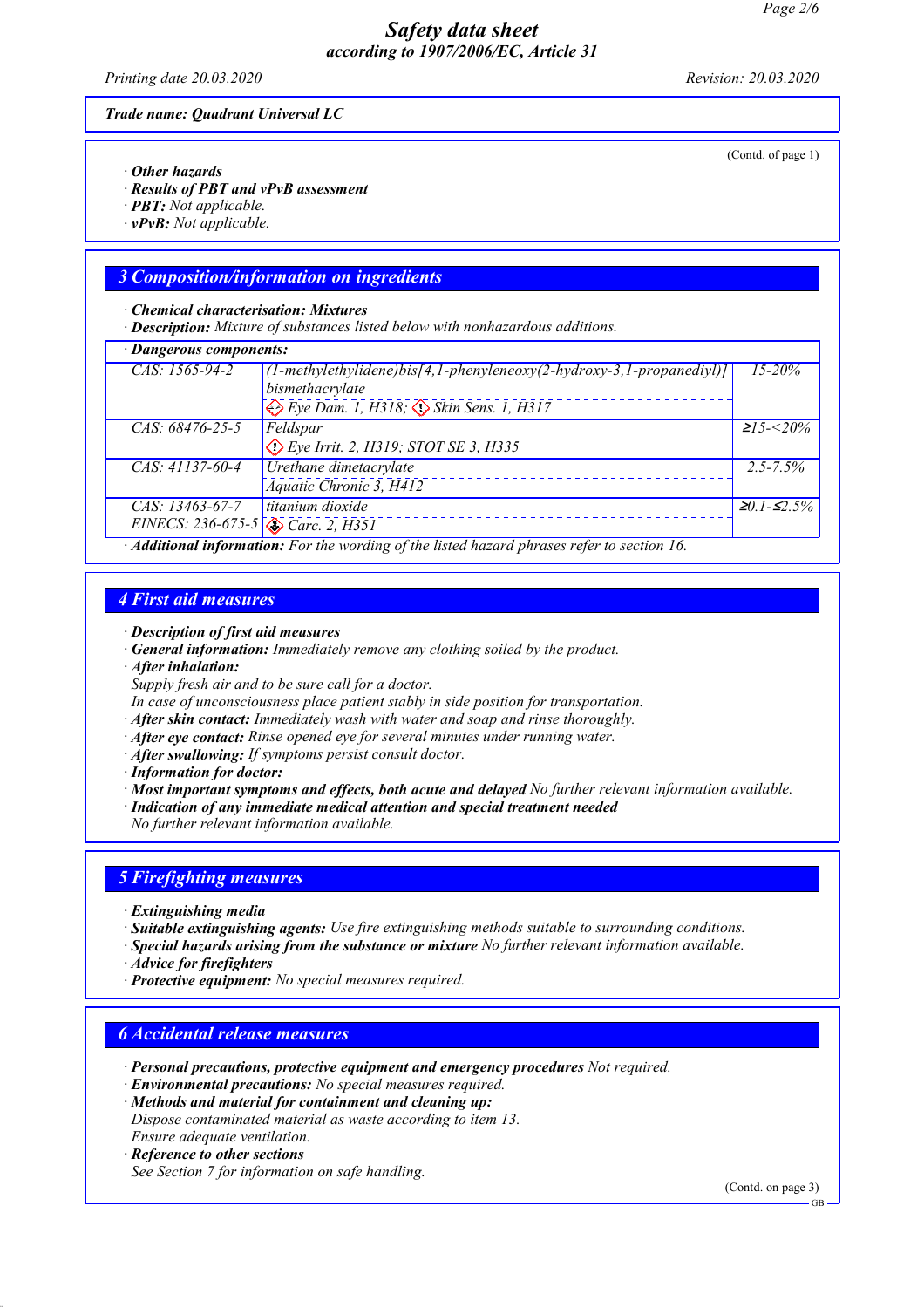Printing date 20.03.2020 Revision: 20.03.2020

(Contd. of page 2)

#### Trade name: Quadrant Universal LC

See Section 8 for information on personal protection equipment. See Section 13 for disposal information.

### 7 Handling and storage

- · Handling:
- · Precautions for safe handling Ensure good ventilation/exhaustion at the workplace.
- · Information about fire and explosion protection: No special measures required.
- · Conditions for safe storage, including any incompatibilities
- · Storage:
- · Requirements to be met by storerooms and receptacles: No special requirements.
- · Information about storage in one common storage facility: Not required.
- · Further information about storage conditions: None.
- · Specific end use(s) No further relevant information available.

### 8 Exposure controls/personal protection

· Additional information about design of technical facilities: No further data; see item 7.

#### · Control parameters

· Ingredients with limit values that require monitoring at the workplace:

13463-67-7 titanium dioxide

WEL Long-term value:  $10^*$  4<sup>\*\*</sup> mg/m<sup>3</sup>

\*total inhalable \*\*respirable

· Additional information: The lists valid during the making were used as basis.

- · Exposure controls
- · Personal protective equipment:
- · General protective and hygienic measures:

Immediately remove all soiled and contaminated clothing Wash hands before breaks and at the end of work.

· Respiratory protection:

In case of brief exposure or low pollution use respiratory filter device. In case of intensive or longer exposure use self-contained respiratory protective device.

· Protection of hands:



Protective gloves

The glove material has to be impermeable and resistant to the product/ the substance/ the preparation. Due to missing tests no recommendation to the glove material can be given for the product/ the preparation/ the chemical mixture.

Selection of the glove material on consideration of the penetration times, rates of diffusion and the degradation

· Material of gloves

The selection of the suitable gloves does not only depend on the material, but also on further marks of quality and varies from manufacturer to manufacturer. As the product is a preparation of several substances, the resistance of the glove material can not be calculated in advance and has therefore to be checked prior to the application.

· Penetration time of glove material

The exact break through time has to be found out by the manufacturer of the protective gloves and has to be observed.

(Contd. on page 4)

GB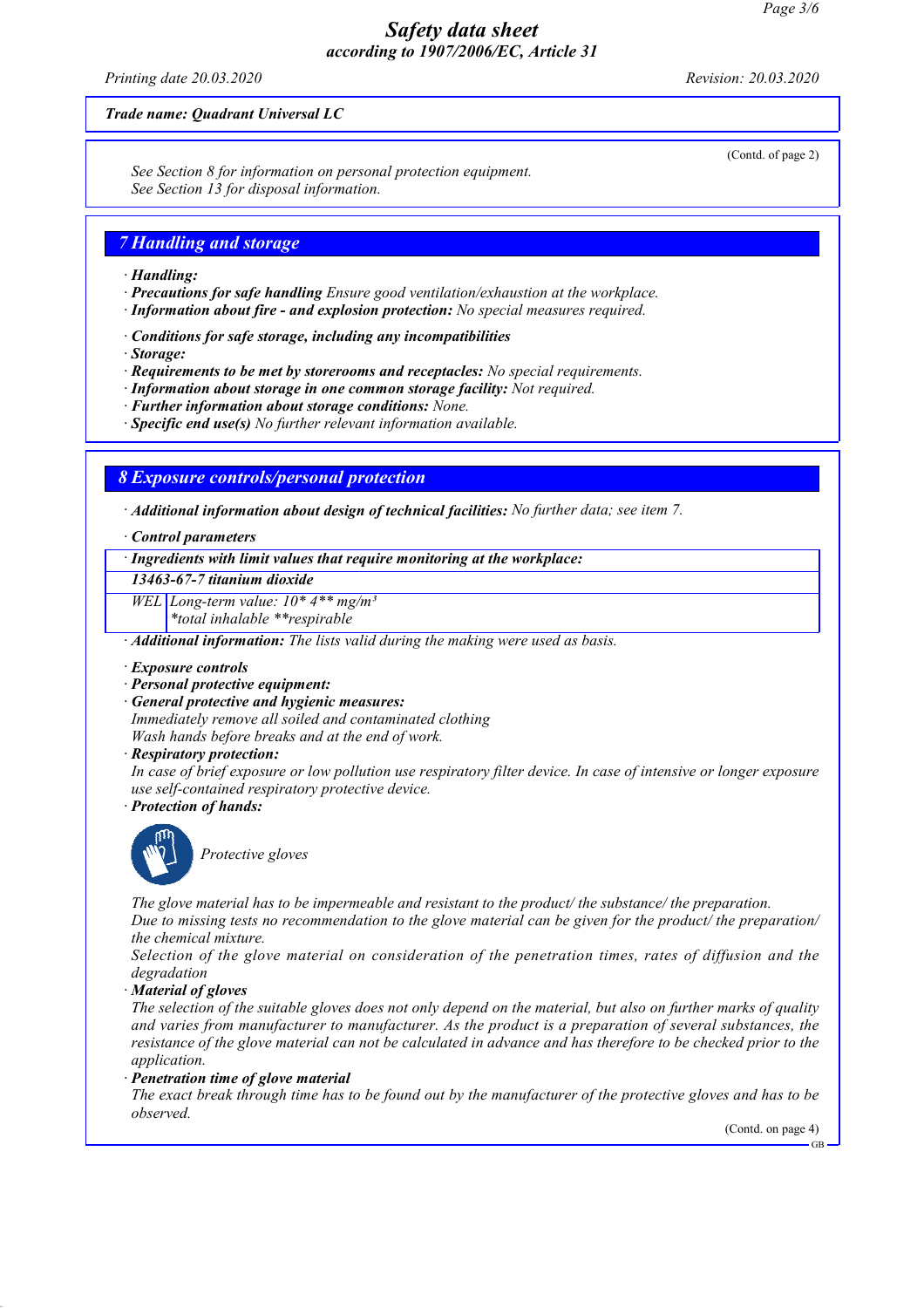Printing date 20.03.2020 Revision: 20.03.2020

(Contd. of page 3)

Trade name: Quadrant Universal LC

· Eye protection: Not required.

| <b>9 Physical and chemical properties</b>                                             |                                               |  |  |  |
|---------------------------------------------------------------------------------------|-----------------------------------------------|--|--|--|
| · Information on basic physical and chemical properties<br><b>General Information</b> |                                               |  |  |  |
| $\cdot$ Appearance:                                                                   |                                               |  |  |  |
| Form:                                                                                 | Pasty                                         |  |  |  |
| Colour:                                                                               | Light yellow                                  |  |  |  |
| · Odour:                                                                              | <i><b>Odourless</b></i>                       |  |  |  |
| · Odour threshold:                                                                    | Not determined.                               |  |  |  |
| $\cdot$ pH-value:                                                                     | Not applicable.                               |  |  |  |
| · Change in condition                                                                 |                                               |  |  |  |
| Melting point/freezing point:                                                         | Undetermined.                                 |  |  |  |
| Initial boiling point and boiling range: Undetermined.                                |                                               |  |  |  |
| · Flash point:                                                                        | $>130$ °C                                     |  |  |  |
| · Flammability (solid, gas):                                                          | Not determined.                               |  |  |  |
| $\cdot$ Decomposition temperature:                                                    | Not determined.                               |  |  |  |
| · Auto-ignition temperature:                                                          | Product is not selfigniting.                  |  |  |  |
| · Explosive properties:                                                               | Product does not present an explosion hazard. |  |  |  |
| · Explosion limits:                                                                   |                                               |  |  |  |
| Lower:                                                                                | 2.6 Vol $\%$                                  |  |  |  |
| <b>Upper:</b>                                                                         | 13 Vol %                                      |  |  |  |
| · Vapour pressure:                                                                    | Not applicable.                               |  |  |  |
| · Density:                                                                            | Not determined.                               |  |  |  |
| $\cdot$ Relative density                                                              | Not determined.                               |  |  |  |
| $\cdot$ <i>Vapour density</i>                                                         | Not applicable.                               |  |  |  |
| $\cdot$ Evaporation rate                                                              | Not applicable.                               |  |  |  |
| $\cdot$ Solubility in / Miscibility with                                              |                                               |  |  |  |
| water:                                                                                | Soluble.                                      |  |  |  |
| · Partition coefficient: n-octanol/water:                                             | Not determined.                               |  |  |  |
| · <i>Viscosity</i> :                                                                  |                                               |  |  |  |
| Dynamic:                                                                              | Not applicable.                               |  |  |  |
| Kinematic:                                                                            | Not applicable.                               |  |  |  |
| · Solvent content:                                                                    |                                               |  |  |  |
| Water:                                                                                | $0.6\%$                                       |  |  |  |
| $\cdot$ Other information                                                             | No further relevant information available.    |  |  |  |
|                                                                                       |                                               |  |  |  |

# 10 Stability and reactivity

· Reactivity No further relevant information available.

· Chemical stability

- · Thermal decomposition / conditions to be avoided: No decomposition if used according to specifications.
- · Possibility of hazardous reactions No dangerous reactions known.
- · Conditions to avoid No further relevant information available.
- · Incompatible materials: No further relevant information available.

(Contd. on page 5)

GB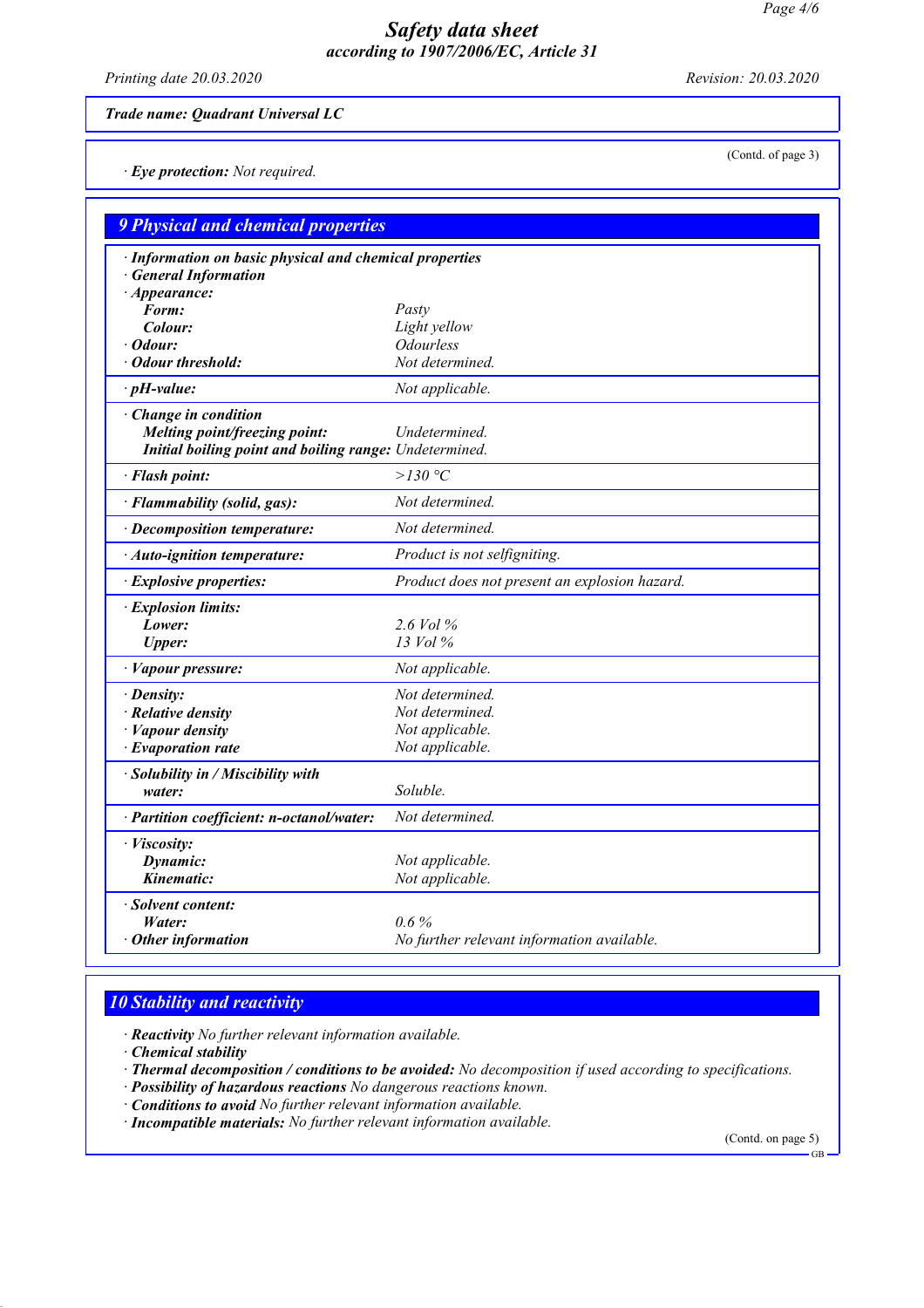Printing date 20.03.2020 Revision: 20.03.2020

Trade name: Quadrant Universal LC

(Contd. of page 4)

GB

· Hazardous decomposition products: No dangerous decomposition products known.

### 11 Toxicological information

· Information on toxicological effects

- · Acute toxicity Based on available data, the classification criteria are not met.
- · Primary irritant effect:
- · Skin corrosion/irritation Based on available data, the classification criteria are not met.
- · Serious eye damage/irritation Based on available data, the classification criteria are not met.
- · Respiratory or skin sensitisation
- May cause an allergic skin reaction.
- · CMR effects (carcinogenity, mutagenicity and toxicity for reproduction)
- · Germ cell mutagenicity Based on available data, the classification criteria are not met.
- · Carcinogenicity Based on available data, the classification criteria are not met.
- · Reproductive toxicity Based on available data, the classification criteria are not met.
- · STOT-single exposure Based on available data, the classification criteria are not met.
- · STOT-repeated exposure Based on available data, the classification criteria are not met.
- · Aspiration hazard Based on available data, the classification criteria are not met.

# 12 Ecological information

· Toxicity

- · Aquatic toxicity: No further relevant information available.
- · Persistence and degradability No further relevant information available.
- · Behaviour in environmental systems:
- · Bioaccumulative potential No further relevant information available.
- $\cdot$  Mobility in soil  $\bar{No}$  further relevant information available.
- · Additional ecological information:
- · General notes: Not hazardous for water.
- · Results of PBT and vPvB assessment
- · PBT: Not applicable.
- $\cdot$  **vPvB:** Not applicable.
- $\cdot$  Other adverse effects No further relevant information available.

# 13 Disposal considerations

- · Waste treatment methods
- · Recommendation

Must not be disposed together with household garbage. Do not allow product to reach sewage system.

- · Uncleaned packaging:
- · Recommendation: Disposal must be made according to official regulations.
- · Recommended cleansing agents: Water, if necessary together with cleansing agents.

| ⋅ UN-Number                     |               |                       |
|---------------------------------|---------------|-----------------------|
| ADR, ADN, IMDG, IATA            | not regulated |                       |
| $\cdot$ UN proper shipping name |               |                       |
| · ADR, ADN, IMDG, IATA          | not regulated |                       |
|                                 |               | (Contd. on page $6$ ) |